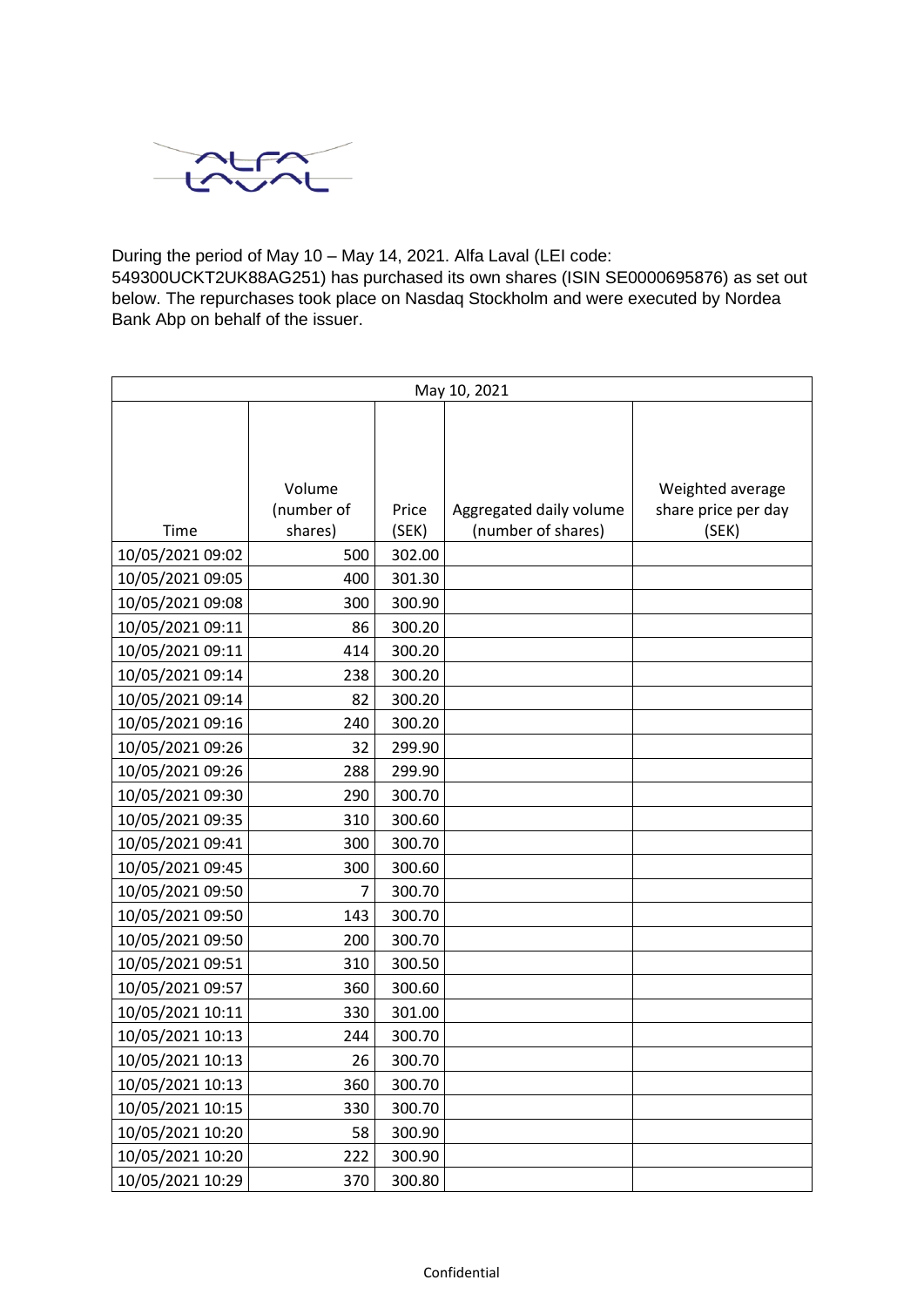| 10/05/2021 10:38 | 93           | 301.40 |  |
|------------------|--------------|--------|--|
| 10/05/2021 10:38 | 157          | 301.40 |  |
| 10/05/2021 10:41 | 310          | 300.90 |  |
| 10/05/2021 10:47 | 330          | 301.00 |  |
| 10/05/2021 10:58 | $\mathbf{1}$ | 300.60 |  |
| 10/05/2021 10:58 | 369          | 300.60 |  |
| 10/05/2021 11:03 | 306          | 300.80 |  |
| 10/05/2021 11:03 | 4            | 300.80 |  |
| 10/05/2021 11:14 | 260          | 300.80 |  |
| 10/05/2021 11:21 | 310          | 300.70 |  |
| 10/05/2021 11:30 | 219          | 300.80 |  |
| 10/05/2021 11:30 | 231          | 300.80 |  |
| 10/05/2021 11:33 | 280          | 300.70 |  |
| 10/05/2021 11:40 | 360          | 300.50 |  |
| 10/05/2021 11:47 | 230          | 300.70 |  |
| 10/05/2021 12:15 | 260          | 301.40 |  |
| 10/05/2021 12:16 | 300          | 301.20 |  |
| 10/05/2021 12:16 | 410          | 301.30 |  |
| 10/05/2021 12:23 | 35           | 301.10 |  |
| 10/05/2021 12:42 | 132          | 301.60 |  |
| 10/05/2021 12:42 | 92           | 301.60 |  |
| 10/05/2021 12:42 | 96           | 301.60 |  |
| 10/05/2021 12:46 | 265          | 301.70 |  |
| 10/05/2021 12:46 | 86           | 301.70 |  |
| 10/05/2021 12:46 | 144          | 301.70 |  |
| 10/05/2021 12:46 | 132          | 301.70 |  |
| 10/05/2021 12:46 | 178          | 301.70 |  |
| 10/05/2021 12:49 | 103          | 301.70 |  |
| 10/05/2021 12:49 | 167          | 301.70 |  |
| 10/05/2021 13:00 | 360          | 301.80 |  |
| 10/05/2021 13:28 | 155          | 303.40 |  |
| 10/05/2021 13:29 | 75           | 303.40 |  |
| 10/05/2021 13:32 | 142          | 303.30 |  |
| 10/05/2021 13:37 | 208          | 303.30 |  |
| 10/05/2021 13:39 | 300          | 303.30 |  |
| 10/05/2021 13:55 | 62           | 303.20 |  |
| 10/05/2021 13:55 | 21           | 303.20 |  |
| 10/05/2021 13:55 | 56           | 303.20 |  |
| 10/05/2021 13:55 | 101          | 303.20 |  |
| 10/05/2021 13:55 | 2            | 303.20 |  |
| 10/05/2021 13:55 | 28           | 303.20 |  |
| 10/05/2021 14:00 | 300          | 303.00 |  |
| 10/05/2021 14:06 | 230          | 302.60 |  |
| 10/05/2021 14:18 | 300          | 303.00 |  |
| 10/05/2021 14:25 | 55           | 302.80 |  |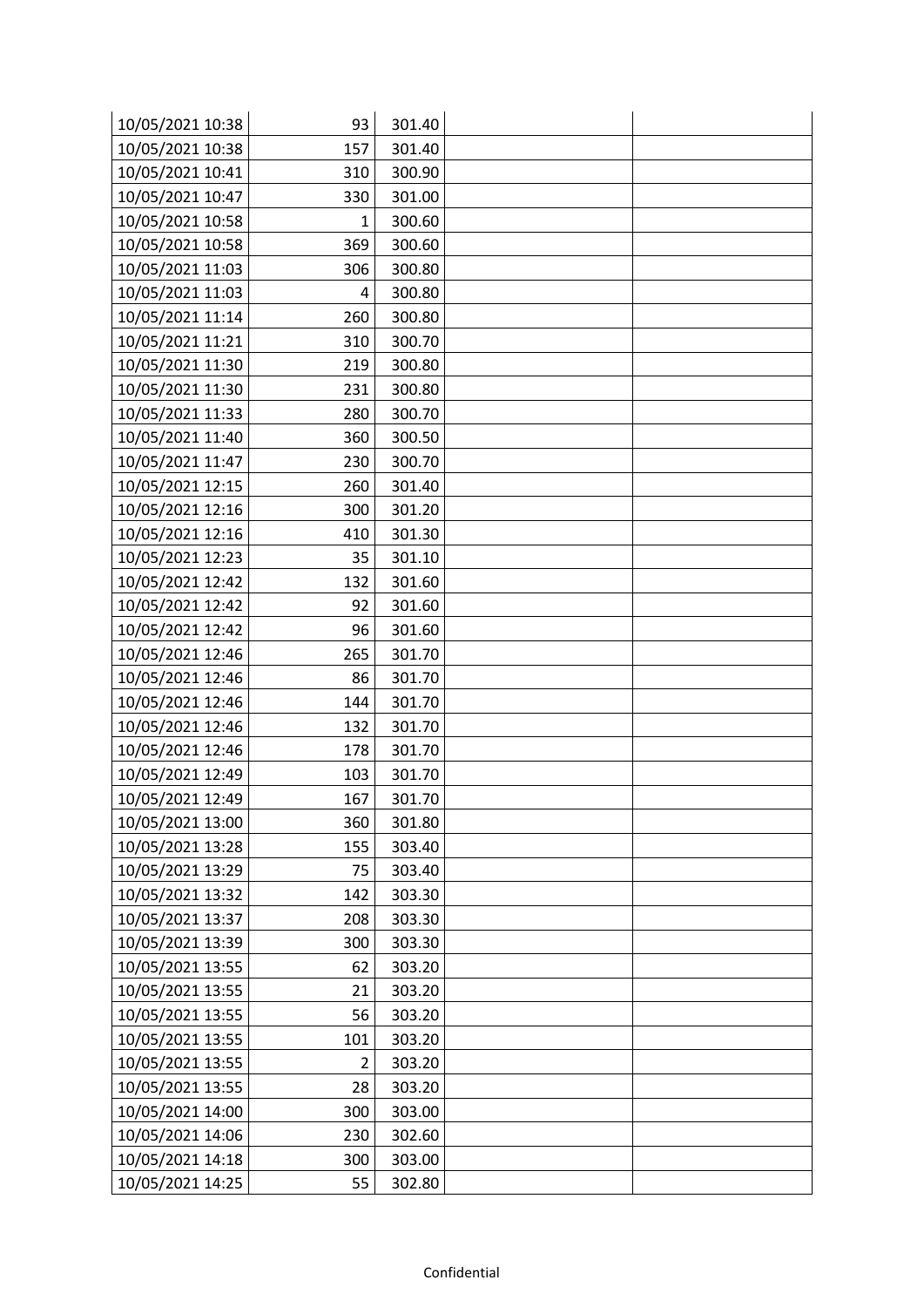| 10/05/2021 14:25 | 235                  | 302.80         |                                               |                              |
|------------------|----------------------|----------------|-----------------------------------------------|------------------------------|
| 10/05/2021 14:36 | 280                  | 302.60         |                                               |                              |
| 10/05/2021 14:49 | 304                  | 302.60         |                                               |                              |
| 10/05/2021 14:49 | 6                    | 302.60         |                                               |                              |
| 10/05/2021 14:54 | 260                  | 302.40         |                                               |                              |
| 10/05/2021 15:02 | 320                  | 302.60         |                                               |                              |
| 10/05/2021 15:19 | 300                  | 302.70         |                                               |                              |
| 10/05/2021 15:24 | 290                  | 302.40         |                                               |                              |
| 10/05/2021 15:30 | 81                   | 302.10         |                                               |                              |
| 10/05/2021 15:34 | 240                  | 302.40         |                                               |                              |
| 10/05/2021 15:40 | 65                   | 302.70         |                                               |                              |
| 10/05/2021 15:40 | 295                  | 302.70         |                                               |                              |
| 10/05/2021 15:43 | 300                  | 303.00         |                                               |                              |
| 10/05/2021 15:49 | 349                  | 303.60         |                                               |                              |
| 10/05/2021 15:51 | 300                  | 302.90         |                                               |                              |
| 10/05/2021 15:56 | 229                  | 303.40         |                                               |                              |
| 10/05/2021 15:56 | 19                   | 303.40         |                                               |                              |
| 10/05/2021 16:00 | 92                   | 303.70         |                                               |                              |
| 10/05/2021 16:00 | 88                   | 303.70         |                                               |                              |
| 10/05/2021 16:00 | 142                  | 303.70         |                                               |                              |
| 10/05/2021 16:01 | 320                  | 303.50         |                                               |                              |
| 10/05/2021 16:05 | 247                  | 303.50         |                                               |                              |
| 10/05/2021 16:05 | 103                  | 303.50         |                                               |                              |
| 10/05/2021 16:10 | 63                   | 303.20         |                                               |                              |
| 10/05/2021 16:14 | 235                  | 303.70         |                                               |                              |
| 10/05/2021 16:14 | 2                    | 303.70         |                                               |                              |
| 10/05/2021 16:16 | 330                  | 303.60         |                                               |                              |
| 10/05/2021 16:23 | 310                  | 303.50         |                                               |                              |
| 10/05/2021 16:27 | 313                  | 303.20         |                                               |                              |
| 10/05/2021 16:27 | 10                   | 303.20         |                                               |                              |
| 10/05/2021 16:27 | 3                    | 303.20         |                                               |                              |
| 10/05/2021 16:27 | 28                   | 303.20         |                                               |                              |
| 10/05/2021 16:27 | 16                   | 303.20         |                                               |                              |
| 10/05/2021 17:22 | 221                  | 302.60         |                                               |                              |
| 10/05/2021 17:22 | 399                  | 302.60         |                                               |                              |
| 10/05/2021 17:22 | 5                    | 302.60         |                                               |                              |
| 10/05/2021 17:22 | 135                  | 302.60         |                                               |                              |
|                  |                      |                | 21,930                                        | 301.7821                     |
|                  |                      |                | May 11, 2021                                  |                              |
|                  |                      |                |                                               |                              |
|                  |                      |                |                                               |                              |
|                  |                      |                |                                               |                              |
|                  | Volume<br>(number of |                |                                               | Weighted average             |
| Time             | shares)              | Price<br>(SEK) | Aggregated daily volume<br>(number of shares) | share price per day<br>(SEK) |
|                  |                      |                |                                               |                              |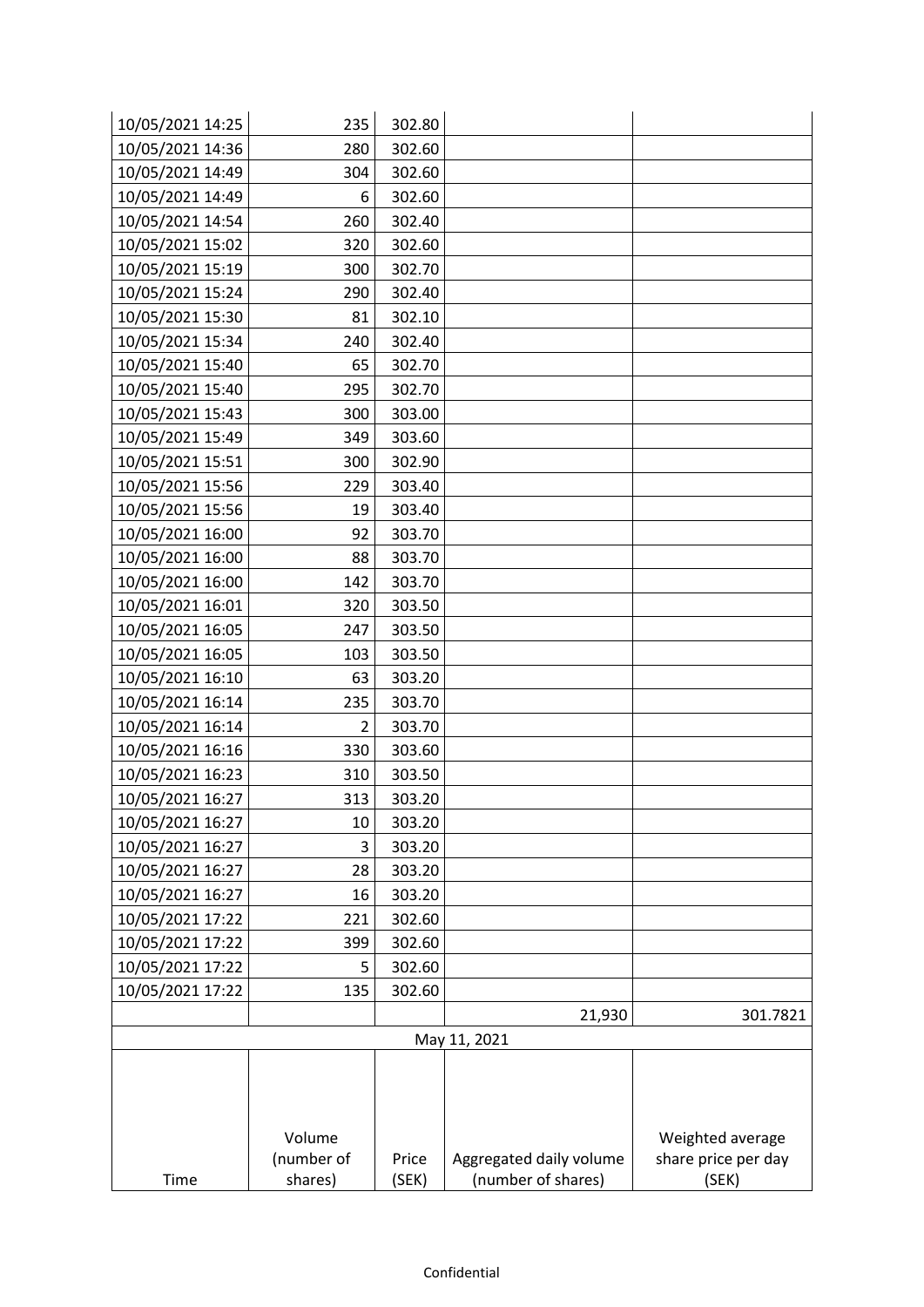| 11/05/2021 09:02 | 340   | 301.60 |  |
|------------------|-------|--------|--|
| 11/05/2021 09:05 | 370   | 301.80 |  |
| 11/05/2021 09:07 | 130   | 300.90 |  |
| 11/05/2021 09:07 | 180   | 300.90 |  |
| 11/05/2021 09:10 | 550   | 301.50 |  |
| 11/05/2021 09:15 | 400   | 300.60 |  |
| 11/05/2021 09:42 | 40    | 299.90 |  |
| 11/05/2021 09:42 | 300   | 299.90 |  |
| 11/05/2021 09:42 | 350   | 299.50 |  |
| 11/05/2021 09:42 | 230   | 300.70 |  |
| 11/05/2021 09:42 | 310   | 300.30 |  |
| 11/05/2021 09:43 | 330   | 299.70 |  |
| 11/05/2021 09:45 | 200   | 299.50 |  |
| 11/05/2021 09:45 | 800   | 299.50 |  |
| 11/05/2021 09:46 | 340   | 299.40 |  |
| 11/05/2021 09:53 | 280   | 298.90 |  |
| 11/05/2021 10:00 | 320   | 299.50 |  |
| 11/05/2021 10:03 | 280   | 299.20 |  |
| 11/05/2021 10:07 | 340   | 299.30 |  |
| 11/05/2021 10:13 | 320   | 299.30 |  |
| 11/05/2021 10:19 | 264   | 298.80 |  |
| 11/05/2021 10:19 | 16    | 298.80 |  |
| 11/05/2021 10:31 | 310   | 299.30 |  |
| 11/05/2021 10:33 | 179   | 299.20 |  |
| 11/05/2021 10:33 | 41    | 299.20 |  |
| 11/05/2021 10:39 | 310   | 299.20 |  |
| 11/05/2021 10:46 | 320   | 299.10 |  |
| 11/05/2021 10:52 | 280   | 298.60 |  |
| 11/05/2021 11:04 | 93    | 298.70 |  |
| 11/05/2021 11:05 | 217   | 298.70 |  |
| 11/05/2021 11:10 | 220   | 298.60 |  |
| 11/05/2021 11:28 | 450   | 299.20 |  |
| 11/05/2021 11:41 | 34    | 299.40 |  |
| 11/05/2021 11:41 | 296   | 299.40 |  |
| 11/05/2021 11:45 | 290   | 299.30 |  |
| 11/05/2021 11:46 | 320   | 299.10 |  |
| 11/05/2021 11:49 | 230   | 299.00 |  |
| 11/05/2021 12:02 | 310   | 298.60 |  |
| 11/05/2021 12:08 | 310   | 298.20 |  |
| 11/05/2021 12:11 | 1,000 | 298.00 |  |
| 11/05/2021 12:23 | 460   | 297.90 |  |
| 11/05/2021 12:25 | 1,000 | 297.70 |  |
| 11/05/2021 12:27 | 350   | 297.10 |  |
| 11/05/2021 12:42 | 240   | 296.70 |  |
| 11/05/2021 12:44 | 350   | 296.60 |  |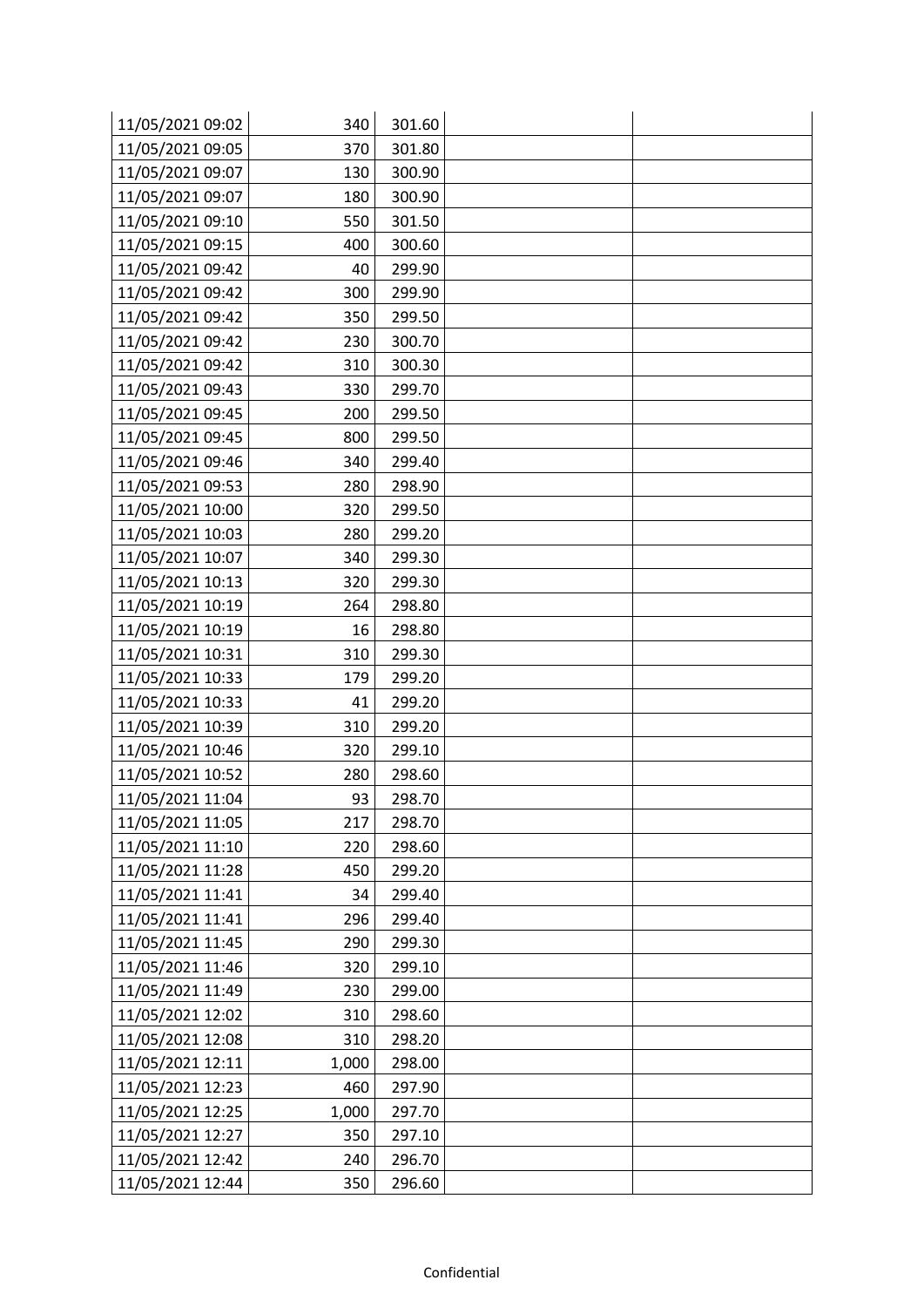| 11/05/2021 13:02 | 265   | 296.60 |  |
|------------------|-------|--------|--|
| 11/05/2021 13:02 | 55    | 296.60 |  |
| 11/05/2021 13:17 | 270   | 297.40 |  |
| 11/05/2021 13:29 | 290   | 297.10 |  |
| 11/05/2021 13:37 | 270   | 296.60 |  |
| 11/05/2021 13:58 | 289   | 296.70 |  |
| 11/05/2021 13:58 | 11    | 296.70 |  |
| 11/05/2021 14:01 | 66    | 296.60 |  |
| 11/05/2021 14:01 | 244   | 296.60 |  |
| 11/05/2021 14:02 | 1,000 | 296.30 |  |
| 11/05/2021 14:10 | 270   | 295.90 |  |
| 11/05/2021 14:23 | 330   | 295.40 |  |
| 11/05/2021 14:32 | 230   | 295.20 |  |
| 11/05/2021 14:43 | 310   | 294.90 |  |
| 11/05/2021 14:53 | 42    | 294.70 |  |
| 11/05/2021 14:53 | 248   | 294.70 |  |
| 11/05/2021 14:53 | 30    | 294.70 |  |
| 11/05/2021 14:58 | 200   | 295.00 |  |
| 11/05/2021 14:58 | 161   | 295.00 |  |
| 11/05/2021 14:58 | 300   | 295.00 |  |
| 11/05/2021 14:59 | 839   | 295.00 |  |
| 11/05/2021 15:03 | 244   | 294.70 |  |
| 11/05/2021 15:03 | 46    | 294.70 |  |
| 11/05/2021 15:22 | 280   | 295.10 |  |
| 11/05/2021 15:27 | 177   | 294.90 |  |
| 11/05/2021 15:27 | 203   | 294.90 |  |
| 11/05/2021 15:30 | 450   | 294.90 |  |
| 11/05/2021 15:30 | 300   | 294.80 |  |
| 11/05/2021 15:35 | 45    | 295.20 |  |
| 11/05/2021 15:37 | 157   | 295.20 |  |
| 11/05/2021 15:37 | 350   | 295.20 |  |
| 11/05/2021 15:37 | 218   | 295.20 |  |
| 11/05/2021 15:41 | 54    | 295.20 |  |
| 11/05/2021 15:44 | 226   | 296.00 |  |
| 11/05/2021 15:45 | 18    | 295.90 |  |
| 11/05/2021 15:45 | 212   | 295.90 |  |
| 11/05/2021 15:46 | 164   | 295.30 |  |
| 11/05/2021 15:46 | 146   | 295.30 |  |
| 11/05/2021 15:54 | 56    | 296.30 |  |
| 11/05/2021 15:55 | 190   | 296.40 |  |
| 11/05/2021 15:55 | 160   | 296.40 |  |
| 11/05/2021 15:56 | 74    | 296.50 |  |
| 11/05/2021 15:56 | 15    | 296.50 |  |
| 11/05/2021 15:56 | 139   | 296.50 |  |
| 11/05/2021 15:56 | 28    | 296.50 |  |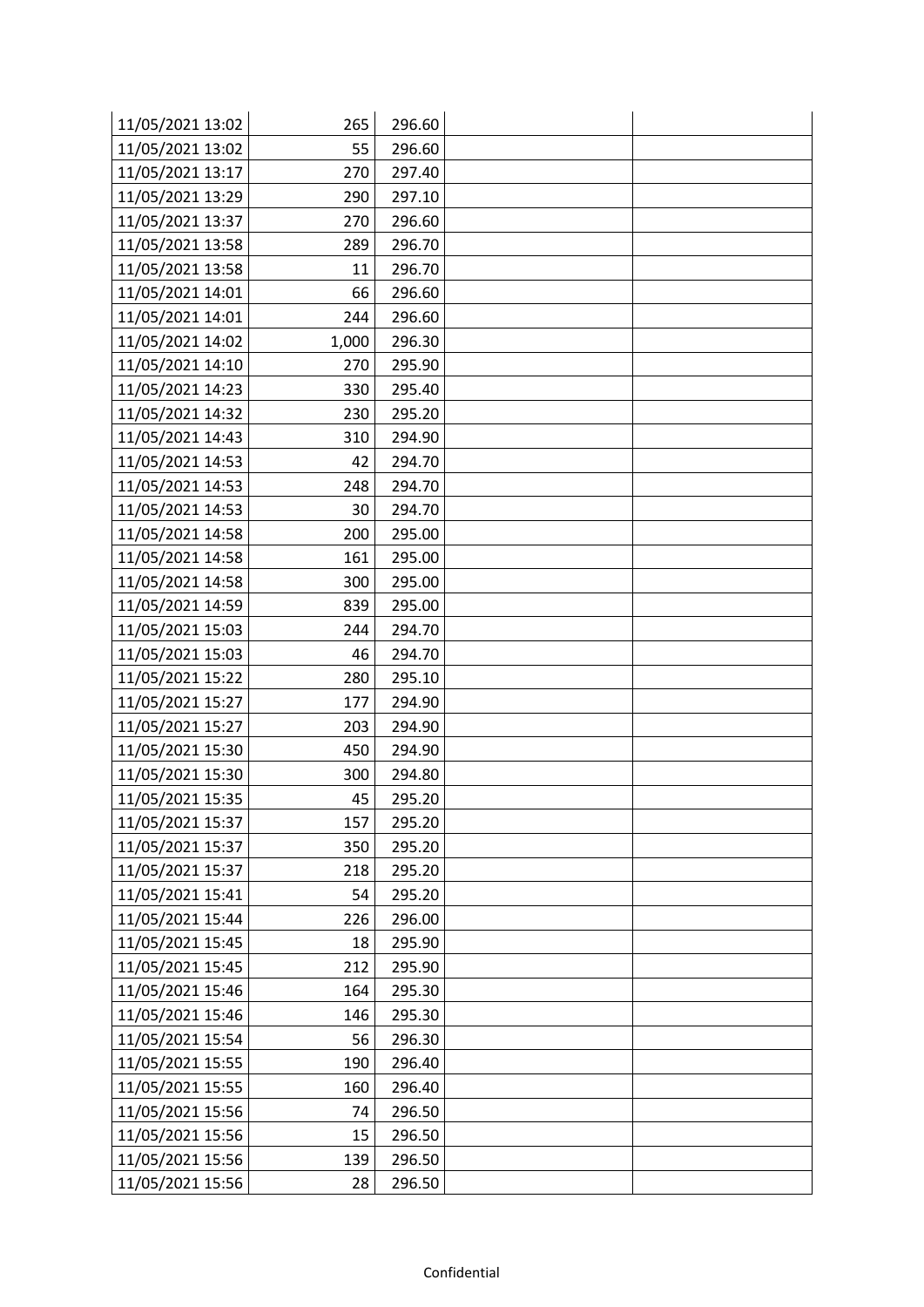| 11/05/2021 15:56 | 134 | 296.50 |  |
|------------------|-----|--------|--|
| 11/05/2021 15:56 | 320 | 296.60 |  |
| 11/05/2021 15:56 | 20  | 296.60 |  |
| 11/05/2021 15:57 | 344 | 296.70 |  |
| 11/05/2021 15:58 | 250 | 296.50 |  |
| 11/05/2021 16:00 | 94  | 296.70 |  |
| 11/05/2021 16:00 | 206 | 296.70 |  |
| 11/05/2021 16:03 | 420 | 296.80 |  |
| 11/05/2021 16:06 | 270 | 296.80 |  |
| 11/05/2021 16:09 | 410 | 296.00 |  |
| 11/05/2021 16:15 | 300 | 295.50 |  |
| 11/05/2021 16:15 | 320 | 295.50 |  |
| 11/05/2021 16:21 | 290 | 295.80 |  |
| 11/05/2021 16:22 | 286 | 295.50 |  |
| 11/05/2021 16:22 | 54  | 295.50 |  |
| 11/05/2021 16:25 | 400 | 295.50 |  |
| 11/05/2021 16:30 | 350 | 295.40 |  |
| 11/05/2021 16:30 | 270 | 295.40 |  |
| 11/05/2021 16:33 | 360 | 295.00 |  |
| 11/05/2021 16:35 | 390 | 294.60 |  |
| 11/05/2021 16:39 | 410 | 293.70 |  |
| 11/05/2021 16:42 | 290 | 294.00 |  |
| 11/05/2021 16:45 | 200 | 294.40 |  |
| 11/05/2021 16:45 | 70  | 294.40 |  |
| 11/05/2021 16:56 | 350 | 294.60 |  |
| 11/05/2021 17:00 | 98  | 294.60 |  |
| 11/05/2021 17:00 | 602 | 294.60 |  |
| 11/05/2021 17:01 | 350 | 294.60 |  |
| 11/05/2021 17:03 | 260 | 294.60 |  |
| 11/05/2021 17:06 | 149 | 294.70 |  |
| 11/05/2021 17:06 | 191 | 294.70 |  |
| 11/05/2021 17:09 | 410 | 295.00 |  |
| 11/05/2021 17:10 | 22  | 295.10 |  |
| 11/05/2021 17:10 | 51  | 295.10 |  |
| 11/05/2021 17:10 | 100 | 295.10 |  |
| 11/05/2021 17:10 | 152 | 295.10 |  |
| 11/05/2021 17:10 | 158 | 295.10 |  |
| 11/05/2021 17:10 | 187 | 295.10 |  |
| 11/05/2021 17:10 | 280 | 295.10 |  |
| 11/05/2021 17:10 | 270 | 295.10 |  |
| 11/05/2021 17:12 | 270 | 295.00 |  |
| 11/05/2021 17:18 | 227 | 295.10 |  |
| 11/05/2021 17:18 | 133 | 295.10 |  |
| 11/05/2021 17:18 | 11  | 295.10 |  |
| 11/05/2021 17:18 | 299 | 295.10 |  |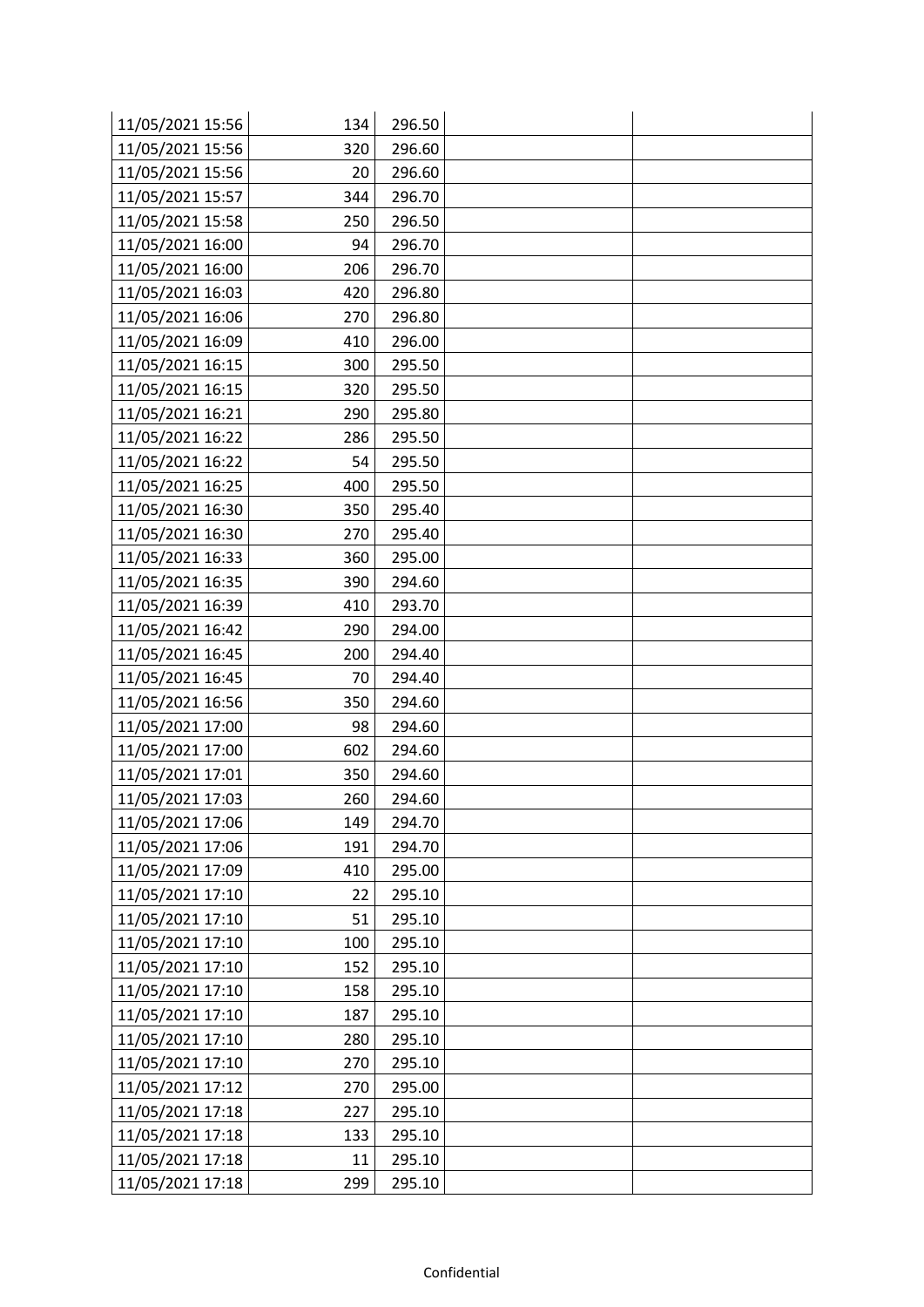|                  |                |        | 35,000                  | 296.9653            |  |  |
|------------------|----------------|--------|-------------------------|---------------------|--|--|
|                  | May 12, 2021   |        |                         |                     |  |  |
|                  |                |        |                         |                     |  |  |
|                  |                |        |                         |                     |  |  |
|                  |                |        |                         |                     |  |  |
|                  | Volume         |        |                         | Weighted average    |  |  |
|                  | (number of     | Price  | Aggregated daily volume | share price per day |  |  |
| Time             | shares)        | (SEK)  | (number of shares)      | (SEK)               |  |  |
| 12/05/2021 09:03 | 240            | 296.10 |                         |                     |  |  |
| 12/05/2021 09:06 | 360            | 297.30 |                         |                     |  |  |
| 12/05/2021 09:07 | 195            | 297.80 |                         |                     |  |  |
| 12/05/2021 09:07 | 105            | 297.80 |                         |                     |  |  |
| 12/05/2021 09:09 | $\overline{7}$ | 297.80 |                         |                     |  |  |
| 12/05/2021 09:09 | 393            | 297.80 |                         |                     |  |  |
| 12/05/2021 09:11 | 240            | 296.70 |                         |                     |  |  |
| 12/05/2021 09:12 | 430            | 296.10 |                         |                     |  |  |
| 12/05/2021 09:19 | 330            | 296.80 |                         |                     |  |  |
| 12/05/2021 09:24 | 270            | 296.90 |                         |                     |  |  |
| 12/05/2021 09:27 | 420            | 297.30 |                         |                     |  |  |
| 12/05/2021 09:27 | 130            | 297.30 |                         |                     |  |  |
| 12/05/2021 09:29 | 260            | 297.70 |                         |                     |  |  |
| 12/05/2021 09:30 | 350            | 297.90 |                         |                     |  |  |
| 12/05/2021 09:32 | 352            | 297.80 |                         |                     |  |  |
| 12/05/2021 09:32 | 98             | 297.80 |                         |                     |  |  |
| 12/05/2021 09:34 | 7              | 298.20 |                         |                     |  |  |
| 12/05/2021 09:34 | 333            | 298.30 |                         |                     |  |  |
| 12/05/2021 09:36 | 300            | 298.70 |                         |                     |  |  |
| 12/05/2021 09:38 | 240            | 298.60 |                         |                     |  |  |
| 12/05/2021 09:41 | 380            | 298.50 |                         |                     |  |  |
| 12/05/2021 09:44 | 310            | 299.00 |                         |                     |  |  |
| 12/05/2021 09:46 | 120            | 299.60 |                         |                     |  |  |
| 12/05/2021 09:46 | 200            | 299.60 |                         |                     |  |  |
| 12/05/2021 09:48 | 350            | 299.50 |                         |                     |  |  |
| 12/05/2021 09:48 | 220            | 299.40 |                         |                     |  |  |
| 12/05/2021 09:48 | 180            | 299.40 |                         |                     |  |  |
| 12/05/2021 09:48 | 420            | 299.40 |                         |                     |  |  |
| 12/05/2021 09:51 | 350            | 298.90 |                         |                     |  |  |
| 12/05/2021 09:52 | 7              | 298.70 |                         |                     |  |  |
| 12/05/2021 09:52 | 9              | 298.70 |                         |                     |  |  |
| 12/05/2021 09:52 | 314            | 298.70 |                         |                     |  |  |
| 12/05/2021 09:53 | 34             | 298.80 |                         |                     |  |  |
| 12/05/2021 09:53 | 184            | 298.80 |                         |                     |  |  |
| 12/05/2021 09:53 | 42             | 298.80 |                         |                     |  |  |
| 12/05/2021 09:57 | 380            | 298.70 |                         |                     |  |  |
| 12/05/2021 09:57 | 13             | 298.60 |                         |                     |  |  |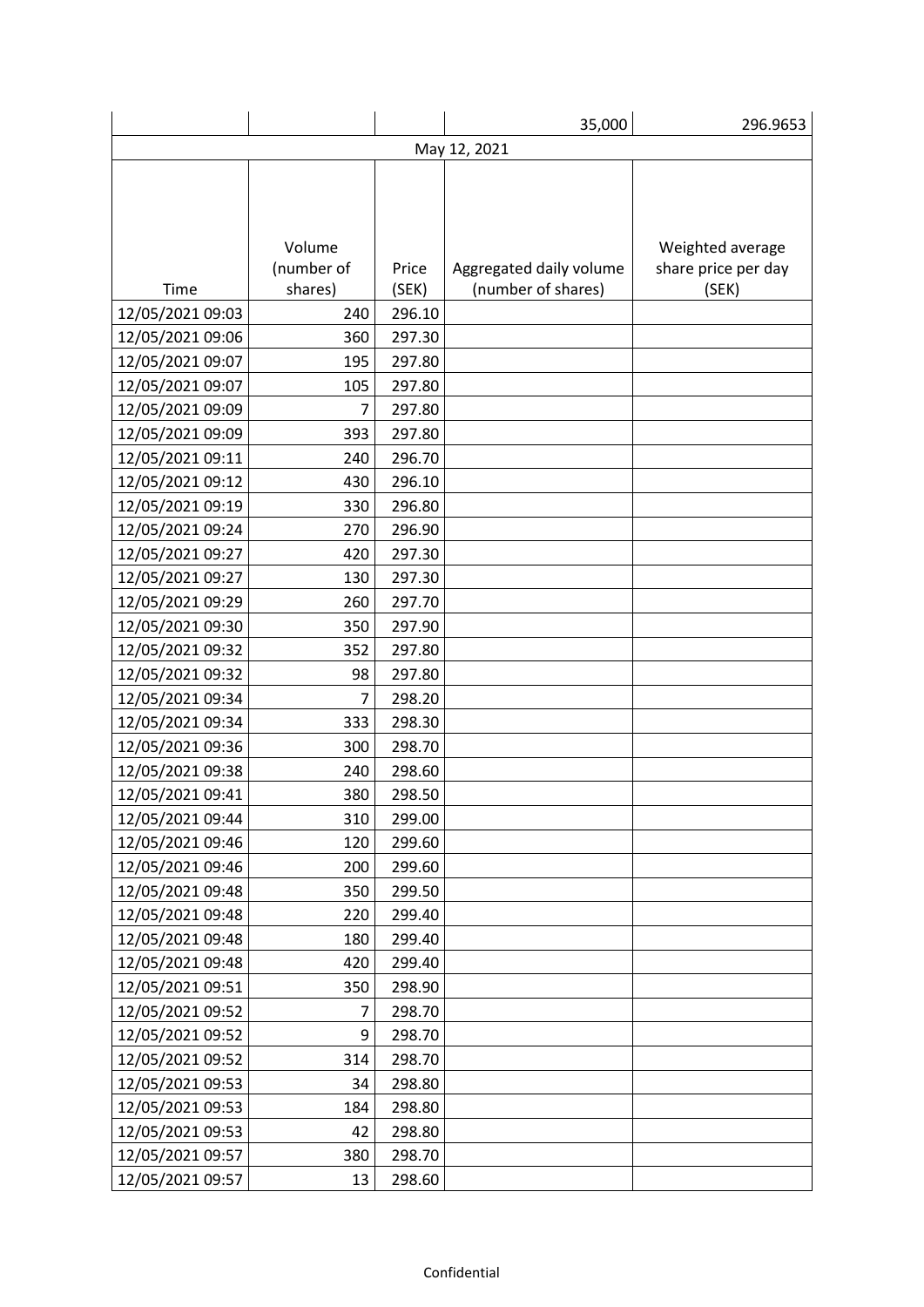| 12/05/2021 09:57 | 537            | 298.60 |  |
|------------------|----------------|--------|--|
| 12/05/2021 10:04 | 450            | 298.80 |  |
| 12/05/2021 10:04 | 280            | 298.80 |  |
| 12/05/2021 10:07 | 38             | 298.10 |  |
| 12/05/2021 10:08 | 34             | 298.10 |  |
| 12/05/2021 10:09 | 33             | 298.10 |  |
| 12/05/2021 10:09 | 181            | 298.10 |  |
| 12/05/2021 10:09 | 34             | 298.10 |  |
| 12/05/2021 10:10 | 340            | 297.80 |  |
| 12/05/2021 10:14 | 340            | 297.40 |  |
| 12/05/2021 10:17 | 320            | 297.00 |  |
| 12/05/2021 10:27 | 500            | 297.10 |  |
| 12/05/2021 10:32 | 149            | 297.10 |  |
| 12/05/2021 10:32 | 171            | 297.10 |  |
| 12/05/2021 10:34 | 320            | 297.20 |  |
| 12/05/2021 10:36 | 190            | 297.00 |  |
| 12/05/2021 10:41 | 270            | 297.40 |  |
| 12/05/2021 10:49 | 360            | 297.60 |  |
| 12/05/2021 10:53 | 390            | 297.60 |  |
| 12/05/2021 10:59 | 300            | 297.90 |  |
| 12/05/2021 11:03 | 200            | 298.00 |  |
| 12/05/2021 11:03 | $\overline{7}$ | 298.00 |  |
| 12/05/2021 11:03 | 93             | 298.00 |  |
| 12/05/2021 11:07 | 269            | 298.30 |  |
| 12/05/2021 11:07 | 61             | 298.30 |  |
| 12/05/2021 11:13 | 360            | 298.70 |  |
| 12/05/2021 11:16 | 270            | 298.90 |  |
| 12/05/2021 11:23 | 10             | 299.10 |  |
| 12/05/2021 11:23 | 215            | 299.10 |  |
| 12/05/2021 11:25 | 115            | 299.20 |  |
| 12/05/2021 11:25 | 390            | 299.20 |  |
| 12/05/2021 11:28 | 4              | 299.10 |  |
| 12/05/2021 11:28 | 115            | 299.10 |  |
| 12/05/2021 11:28 | 141            | 299.10 |  |
| 12/05/2021 11:31 | 320            | 299.40 |  |
| 12/05/2021 11:40 | 140            | 299.70 |  |
| 12/05/2021 11:42 | 165            | 299.20 |  |
| 12/05/2021 11:42 | 125            | 299.20 |  |
| 12/05/2021 11:48 | 300            | 299.50 |  |
| 12/05/2021 11:50 | 250            | 299.50 |  |
| 12/05/2021 11:59 | 330            | 299.90 |  |
| 12/05/2021 12:02 | 310            | 299.80 |  |
| 12/05/2021 12:06 | 310            | 299.80 |  |
| 12/05/2021 12:11 | 158            | 300.00 |  |
| 12/05/2021 12:11 | 92             | 300.00 |  |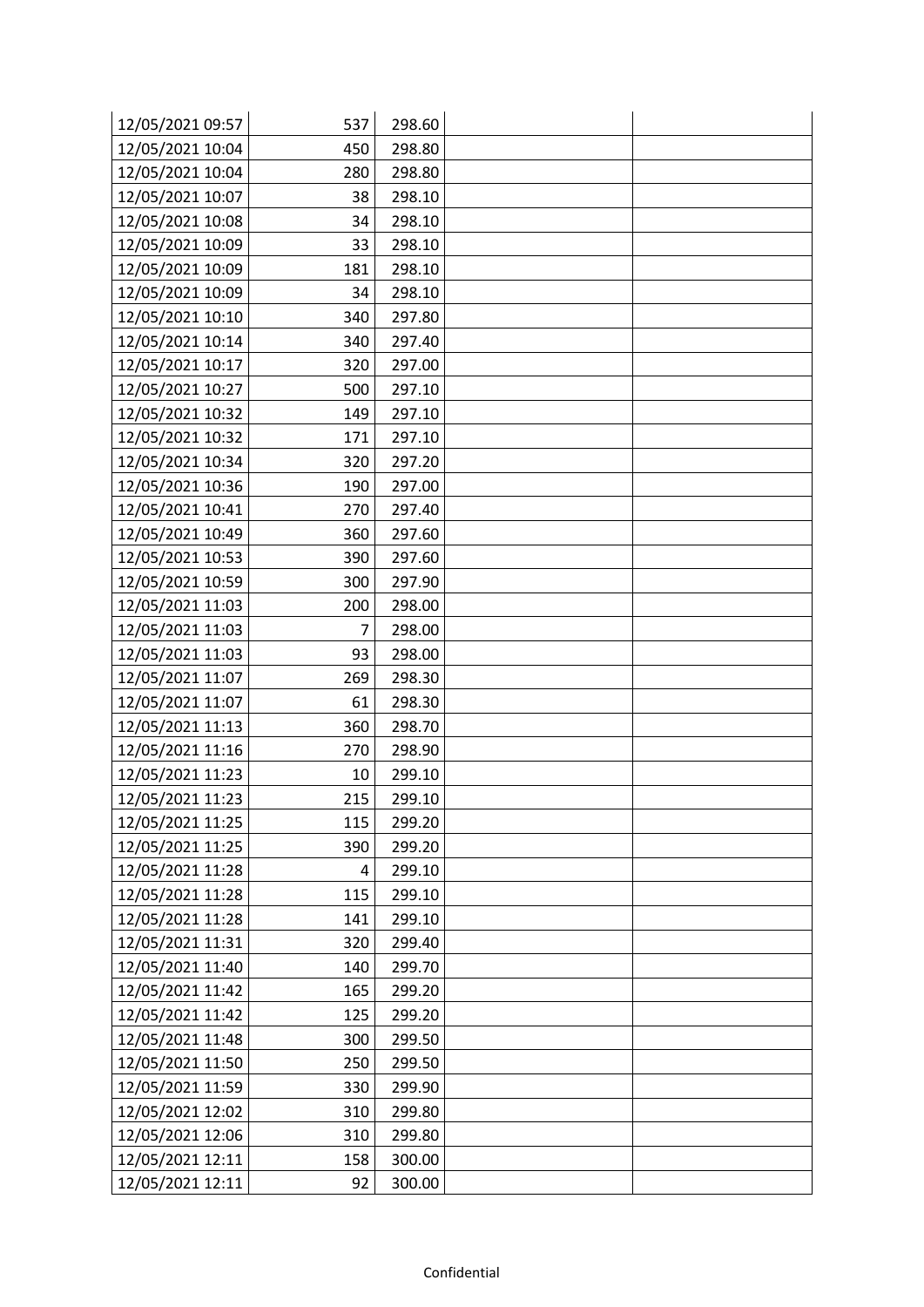| 12/05/2021 12:17 | 353        | 300.00 |                         |                     |
|------------------|------------|--------|-------------------------|---------------------|
| 12/05/2021 12:17 | 17         | 300.00 |                         |                     |
| 12/05/2021 12:19 | 100        | 299.80 |                         |                     |
| 12/05/2021 12:26 | 970        | 300.00 |                         |                     |
| 12/05/2021 12:42 | 980        | 300.00 |                         |                     |
| 12/05/2021 12:42 | 20         | 300.00 |                         |                     |
|                  |            |        | 21,000                  | 298.4893            |
|                  |            |        | May 14, 2021            |                     |
|                  |            |        |                         |                     |
|                  |            |        |                         |                     |
|                  |            |        |                         |                     |
|                  | Volume     |        |                         | Weighted average    |
|                  | (number of | Price  | Aggregated daily volume | share price per day |
| Time             | shares)    | (SEK)  | (number of shares)      | (SEK)               |
| 14/05/2021 09:02 | 490        | 301.20 |                         |                     |
| 14/05/2021 09:09 | 250        | 300.10 |                         |                     |
| 14/05/2021 09:09 | 116        | 299.60 |                         |                     |
| 14/05/2021 09:09 | 184        | 299.60 |                         |                     |
| 14/05/2021 09:15 | 49         | 300.90 |                         |                     |
| 14/05/2021 09:15 | 311        | 300.90 |                         |                     |
| 14/05/2021 09:15 | 450        | 301.20 |                         |                     |
| 14/05/2021 09:21 | 310        | 300.90 |                         |                     |
| 14/05/2021 09:26 | 222        | 299.40 |                         |                     |
| 14/05/2021 09:26 | 118        | 299.40 |                         |                     |
| 14/05/2021 09:30 | 239        | 299.30 |                         |                     |
| 14/05/2021 09:30 | 1          | 299.30 |                         |                     |
| 14/05/2021 09:36 | 300        | 298.80 |                         |                     |
| 14/05/2021 09:42 | 310        | 299.00 |                         |                     |
| 14/05/2021 09:53 | 291        | 299.30 |                         |                     |
| 14/05/2021 09:53 | 9          | 299.30 |                         |                     |
| 14/05/2021 10:00 | 260        | 299.30 |                         |                     |
| 14/05/2021 10:04 | 340        | 300.50 |                         |                     |
| 14/05/2021 10:09 | 320        | 300.30 |                         |                     |
| 14/05/2021 10:15 | 310        | 300.10 |                         |                     |
| 14/05/2021 10:16 | 200        | 299.80 |                         |                     |
| 14/05/2021 10:16 | 70         | 299.80 |                         |                     |
| 14/05/2021 10:18 | 952        | 299.70 |                         |                     |
| 14/05/2021 10:18 | 1,048      | 299.70 |                         |                     |
| 14/05/2021 10:26 | 310        | 299.30 |                         |                     |
| 14/05/2021 10:29 | 36         | 299.10 |                         |                     |
| 14/05/2021 10:29 | 60         | 299.10 |                         |                     |
| 14/05/2021 10:29 | 84         | 299.10 |                         |                     |
| 14/05/2021 10:29 | 60         | 299.10 |                         |                     |
| 14/05/2021 10:54 | 280        | 299.30 |                         |                     |
| 14/05/2021 10:59 | 330        | 299.80 |                         |                     |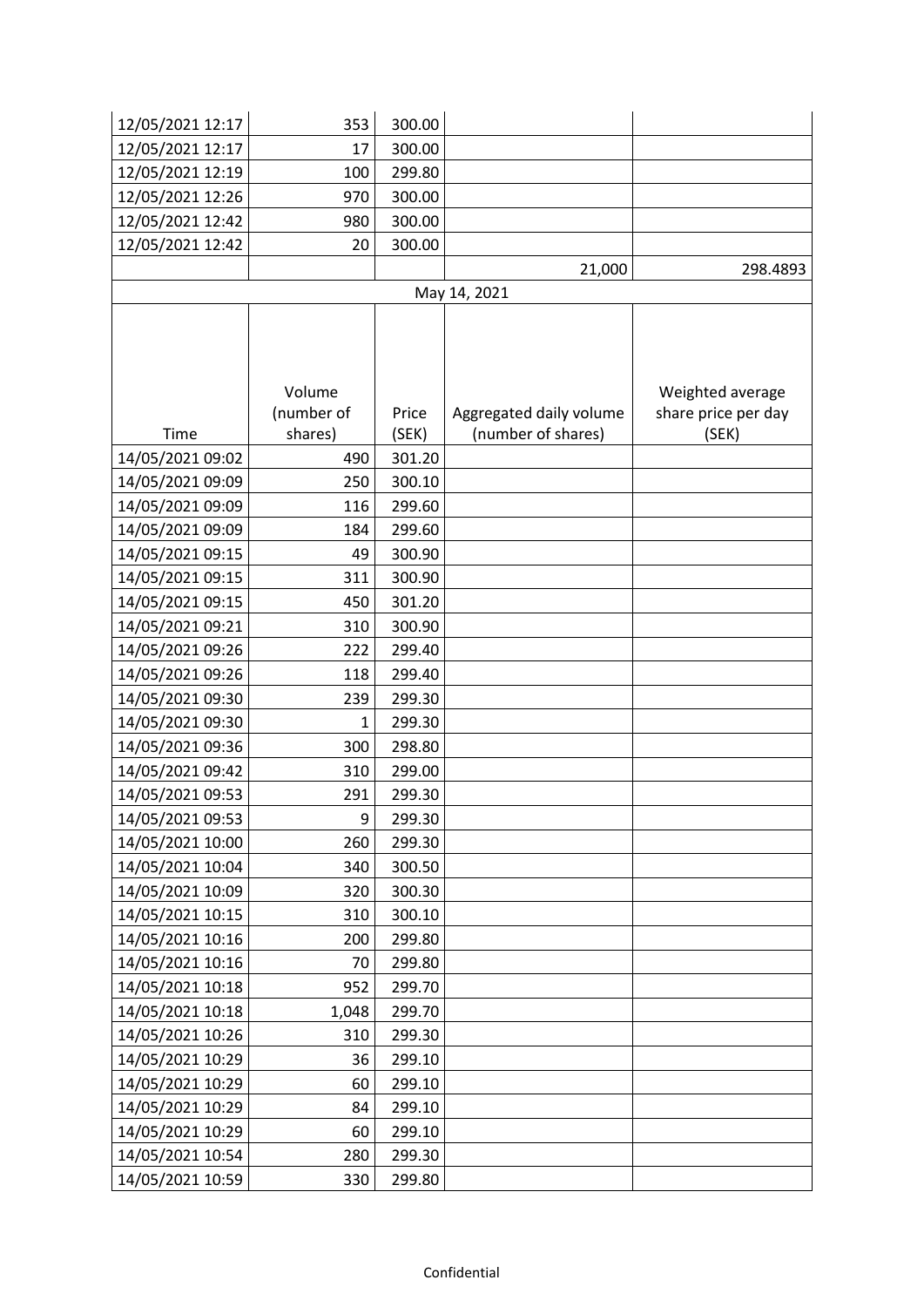| 14/05/2021 10:59 | 300 | 299.80 |  |
|------------------|-----|--------|--|
| 14/05/2021 11:08 | 310 | 300.10 |  |
| 14/05/2021 11:08 | 240 | 300.00 |  |
| 14/05/2021 11:18 | 200 | 300.10 |  |
| 14/05/2021 11:18 | 110 | 300.10 |  |
| 14/05/2021 11:28 | 410 | 300.00 |  |
| 14/05/2021 11:56 | 2   | 300.60 |  |
| 14/05/2021 11:56 | 100 | 300.60 |  |
| 14/05/2021 11:56 | 198 | 300.60 |  |
| 14/05/2021 11:56 | 51  | 300.60 |  |
| 14/05/2021 12:00 | 189 | 300.60 |  |
| 14/05/2021 12:04 | 219 | 300.40 |  |
| 14/05/2021 12:04 | 300 | 300.40 |  |
| 14/05/2021 12:04 | 51  | 300.40 |  |
| 14/05/2021 12:16 | 200 | 300.00 |  |
| 14/05/2021 12:16 | 166 | 300.00 |  |
| 14/05/2021 12:16 | 24  | 300.00 |  |
| 14/05/2021 12:35 | 159 | 300.60 |  |
| 14/05/2021 12:36 | 141 | 300.60 |  |
| 14/05/2021 12:36 | 320 | 300.60 |  |
| 14/05/2021 12:36 | 97  | 300.60 |  |
| 14/05/2021 12:36 | 133 | 300.60 |  |
| 14/05/2021 12:44 | 320 | 300.80 |  |
| 14/05/2021 13:05 | 310 | 300.70 |  |
| 14/05/2021 13:15 | 260 | 300.20 |  |
| 14/05/2021 13:39 | 250 | 301.30 |  |
| 14/05/2021 14:04 | 340 | 301.70 |  |
| 14/05/2021 14:13 | 233 | 301.10 |  |
| 14/05/2021 14:13 | 47  | 301.10 |  |
| 14/05/2021 14:14 | 49  | 301.00 |  |
| 14/05/2021 14:23 | 221 | 301.50 |  |
| 14/05/2021 14:23 | 59  | 301.50 |  |
| 14/05/2021 14:29 | 310 | 301.30 |  |
| 14/05/2021 14:35 | 251 | 301.00 |  |
| 14/05/2021 14:37 | 85  | 300.90 |  |
| 14/05/2021 14:37 | 145 | 300.90 |  |
| 14/05/2021 14:54 | 320 | 301.40 |  |
| 14/05/2021 14:59 | 297 | 301.70 |  |
| 14/05/2021 14:59 | 13  | 301.70 |  |
| 14/05/2021 15:11 | 270 | 301.70 |  |
| 14/05/2021 15:32 | 43  | 302.40 |  |
| 14/05/2021 15:32 | 267 | 302.40 |  |
| 14/05/2021 15:33 | 370 | 301.90 |  |
| 14/05/2021 15:36 | 320 | 301.60 |  |
| 14/05/2021 15:41 | 320 | 301.40 |  |